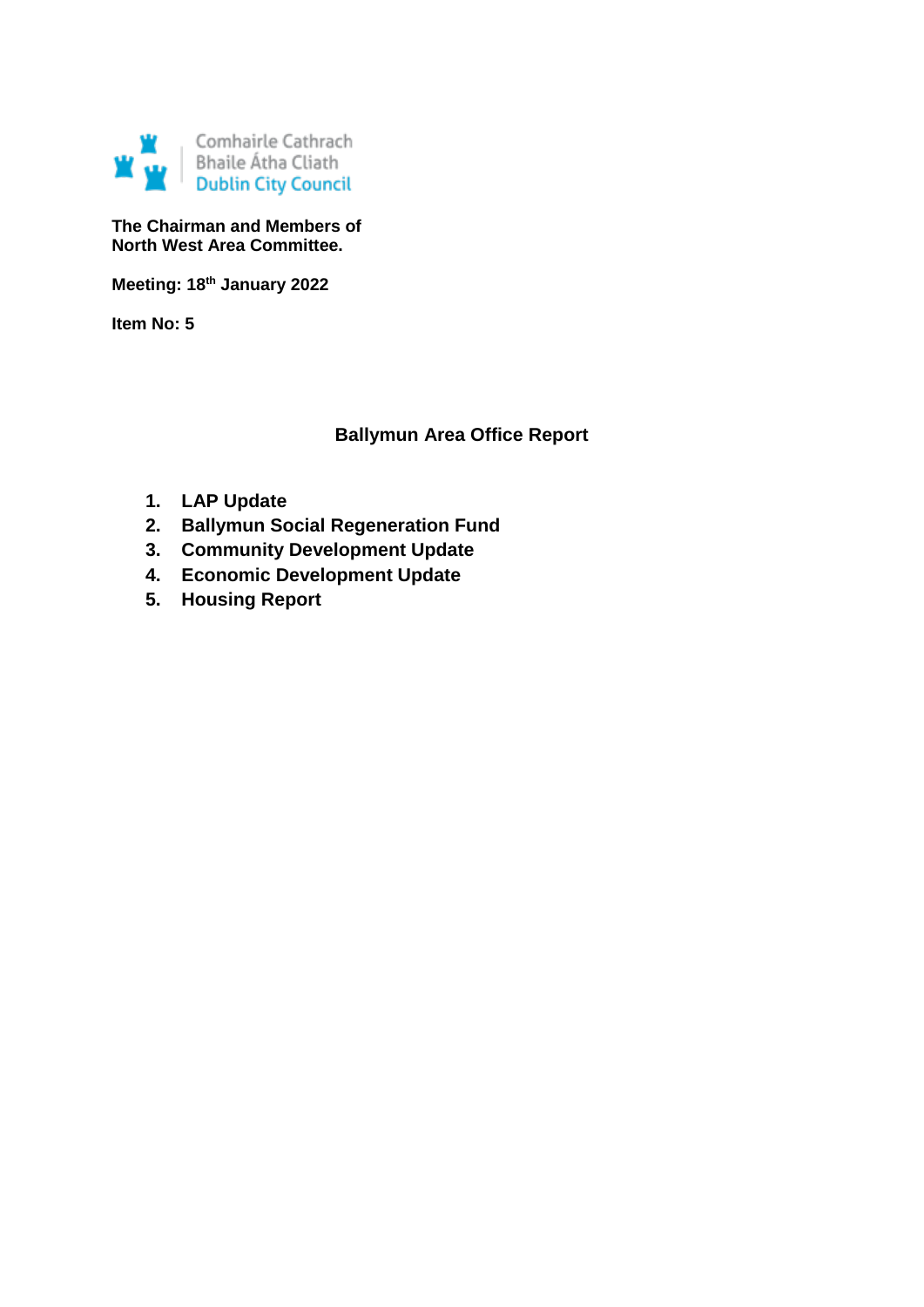## **1. Local Area Plan Update**

### Shopping Centre – Site 1

DCC are considering short-term and interim uses for the shopping centre site while longterm plans are being developed. A short, medium and long-term development strategy is in the process of being drafted. The Planning & Development Department will revert to Councillors in the coming weeks.

#### (North Quarter) - Site 3

The vacant units continue to be advertised by Smith Butler Estates on Daft: <https://www.daft.ie/53113341>.

#### Café, Aspen Building, Main St.

Fit-out for the new coffee shop in unit 1, Aspen Building is currently under-way. The economic development officer has been suporting them throughout the process and is in regular contact with new business owners.

#### Gym, Aspen Building, Main St.

Terms have been agreed for a new gym in the same block of units. A change of use planning application was submitted to DCC in December 2021. The promoter has been receiving support through the Ballymun Finglas Business Advice initiative.

#### Office Space

BNP Paribas have 12660 sq ft of office space available to rent above the Lidl store which they continue to advertise: <https://bit.ly/2SNj4Xw>

#### Site 10 Shangan Road – PPP Bundle3

A presentation was made to the December 2021 NWAC in relation to the proposed design. It is anticipated that we will proceed to Part 8 in Q1, 2022.

#### Site 14 Balbutcher Lane

In December 2021 a detailed presentation in relation to proposed design was presented to NWA Councillors. 105 DCC affordable homes are proposed for this site 79 (3 beds) 26 (2 beds). Clarity is required around the funding available to build same. It is proposed we will be in a position to proceed to Part 8, in Q1 2022.

#### Site 12 Sillogue Road

In December 2021 a detailed presentation in relation to proposed design was presented to Councillors. 101 DCC affordable homes are proposed for this site 66 (3 beds) 35 (2 beds). Clarity is required around the funding available to build same. It is proposed we will be in a position to proceed to Part 8, in Q1 2022.

#### Site 19 St Joseph's

Dublin City Council is to issue red line maps to the Approved Housing Body to progress early stage proposals. A Pre-planning meeting was held in September 2021. The design team are now working on revised layouts and house typologies. Clarification is required in relation to a road realignment referred to in the LAP.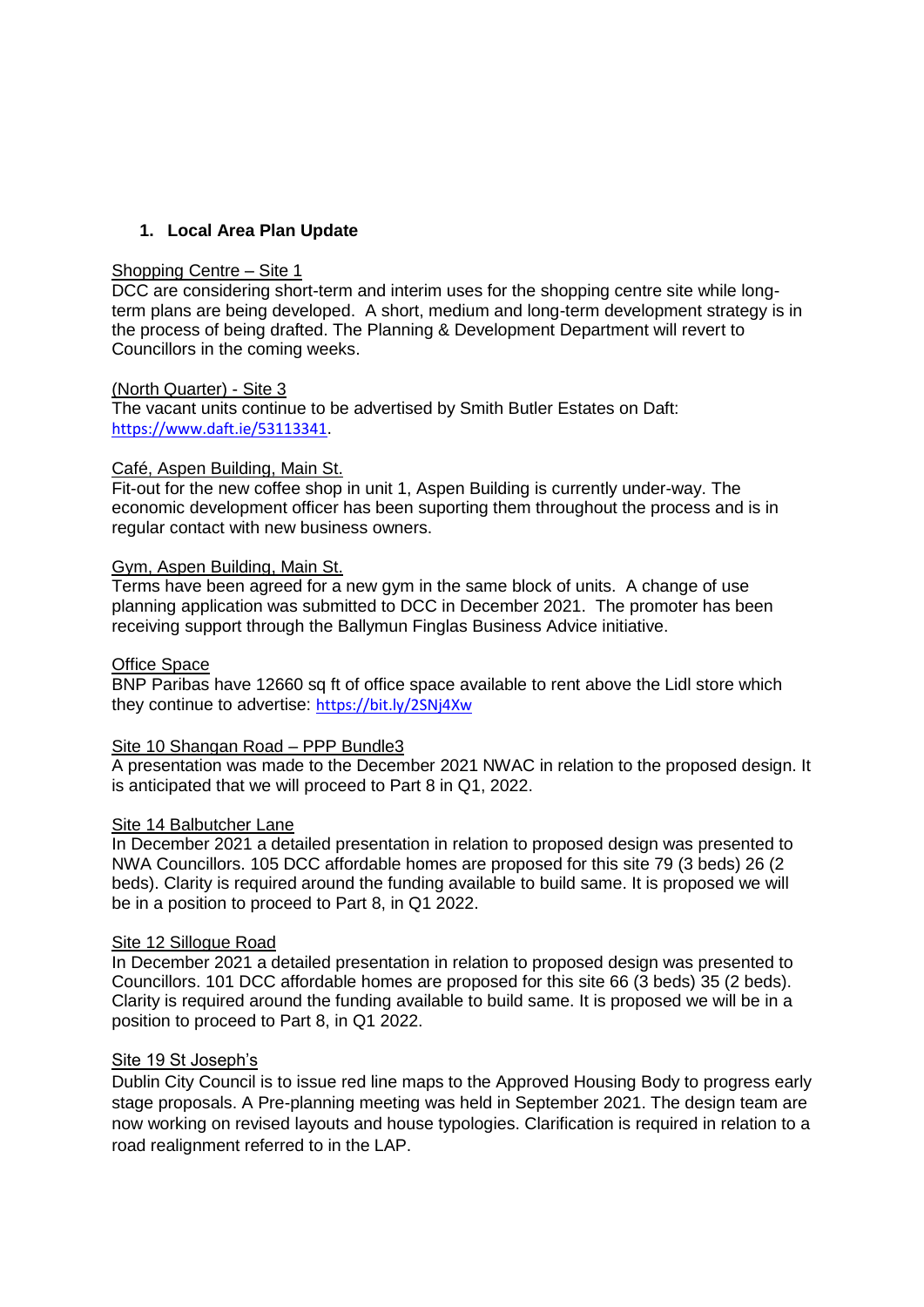#### Site 21 Balbutcher Lane/Belclare View

Planning permission was granted to O Cualann for 12 houses at this location. Amended contract and land transfer closing documents have been prepared and have been sent to O'Cualann. This will allow O'Cualann to progress the development. O'Cualann have resumed discussions with utility companies. A consultation process will be required between O'Cualann and local residents. It is anticipated that the contractor will go to site early 2022.

### Site 25 Parkview

A planning application for 36 senior citizens' units was submitted by O'Cualann on  $26<sup>th</sup>$ October 2021 but was declared invalid. O'Cualann have committed to submitting a new application and display the appropriate site notices in January 2022.

Following pre-planning consultation with local residents and stakeholders, a planning application for 44 houses and a crèche is proposed for the 2nd plot at this location in 2022. A pre planning meeting is scheduled in January 2022.

### Site 30 North City Operations Depot

The construction of the North City Operations Depot continues to progress well. The construction site closed on the afternoon of 23rd December 2021 for the Christmas holiday period and reopened on 4<sup>th</sup> January 2022.

Works to form a permanent east side access from St. Margaret's Road is complete - kerbing and base course completed and hoarding is erected in advance of this access becoming the main construction entrance.

Concrete pouring of third floor of Administration Building largely completed as is just under 50% of the roof slab. Rising columns and walls continuing along with floor shuttering for the remaining roof level slab. Pre-cast external wall panels to eastern elevation of the ground floor complete and polished concrete columns are in place.  $1<sup>ST</sup> Fix Mechanical and electrical$ installations has commenced on the ground and first floors and blockwork walls are commencing in the coming days.

All concrete to the upper levels of the Multi Storey car park, including ramps, are complete with works to facilitate the ground floor slab, progressing.

Foundation works completed for the Stores and Workshops building. Reinforced concrete walls to workshops are progressing along with internal blockwork on workshop walls. Steel frames for Vehicle Workshop and Central Stores building largely completed. Construction of the central workshop 1<sup>st</sup> floor has commenced.

Attenuation tank south of Administration Building completed. Attenuation tank south of MS Carpark installed and stone backfilling completed. Attenuation tank west of ESB substation installed and stone backfilling completed.

Boundary wall foundations on northern section, west of Central Stores building, are progressing

Excavation work on the foundations of the Salt Barn has commenced. The Civic Amenity Site Office not yet commenced. The project remains largely on schedule with completion anticipated in late 2022.

#### New Coffee shop, Santry Cross

Change of use was approved by DCC on  $25<sup>th</sup>$  November 2021 for a new coffee shop at Santry Cross. Fit-out works have commenced. Advice and support has been given to the business by the economic development officer.

## Vacant DCC units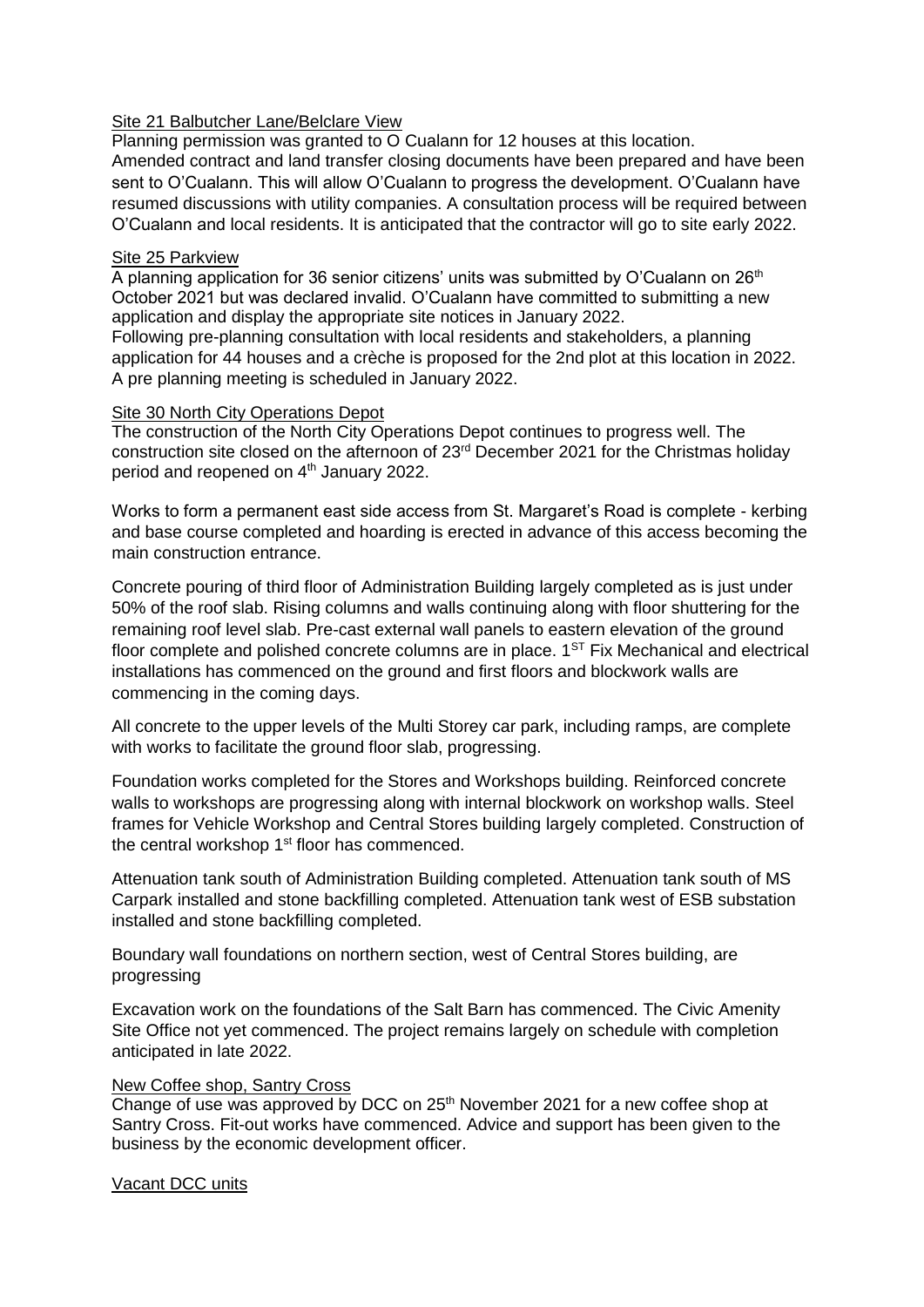### New barbershop, Unit 4 Santry Way, Coultry

The tenant for the new barbershop is in the process of drafting fit-out plans for City Architects. Once submitted and approved, contracts can be signed and keys handed over.

At the moment the only other DCC owned units available are in the Shangan Neighbourhood Centre. There were no viewings for these units in December

### Silloge Infrastructure Scheme

The old ESB substation has been decommissioned and removed at Silloge Way to make way for the new road alignment, with a new substation installed and commissioned on the opposite side of the road. The new public Lighting poles have been erected along Silloge Avenue and the surface water works alongside the crèche have commenced. The gas diversion required at Owensilla Terrace was also completed before the Christmas break. Excavations have started for the off-road section of the new road alignment adjacent to Silloge Road.

In January the ESB Networks will return to site to complete the cabling works for the new substation, followed by adjustments to the Eir and gas networks. Drainage works will continue for the new gully connections and cabling of the new Public lighting poles will commence. The old and temporary public lighting poles at the Gateway Crescent junction will be replaced with new poles. The new tree pits along Silloge Avenue will be constructed. The Contractor has applied for a road closure for part of Silloge Avenue to allow the main road construction in this area to be safely completed. The road will be closed from its junction with Silloge Road to past the Silloge Green junction, for approx. 6 weeks. Access to Silloge Avenue will be provided via the Silloge Green/Silloge Road junction and vehicular access will be maintained to all of Silloge Gardens. It is expected that the road closure will commence on 19<sup>th</sup> January, separate notifications will be circulated on this once the final details have been agreed.

Work had been expected to commence in Silloge Gardens in January but unfortunately the programme has encountered delays. The Contractor has committed to increasing resources but it is looking like it will be the end of March before the main works will commence within Silloge Gardens.

A consultant has been appointed to carry out a Road Safety Audit on Gateway Crescent, this will be carried out in January. Traffic speed checks will also be carried out this month.

## **2. Ballymun Social Regeneration Fund Update**

Applications for the 2022 Ballymun Social Regeneration Funding closed on December 17<sup>th</sup> at 5pm. 17 applications in total were received this year. The total amount of funding applied for was €1,968,900, which is €268,900 over the allocated budget of €1.7m.

The Assessment Panel will meet three times in January to review all applications received, and all applicants will be notified accordingly. A further verbal update will be provided at the meeting.

## **3. Community and Social Development Update**

## General Community Development

The Community and Social Development Team are currently planning with regard to activities and programmes for 2022. The team members continue to remain committed to keeping in contact with local community group members and to offer any assistance as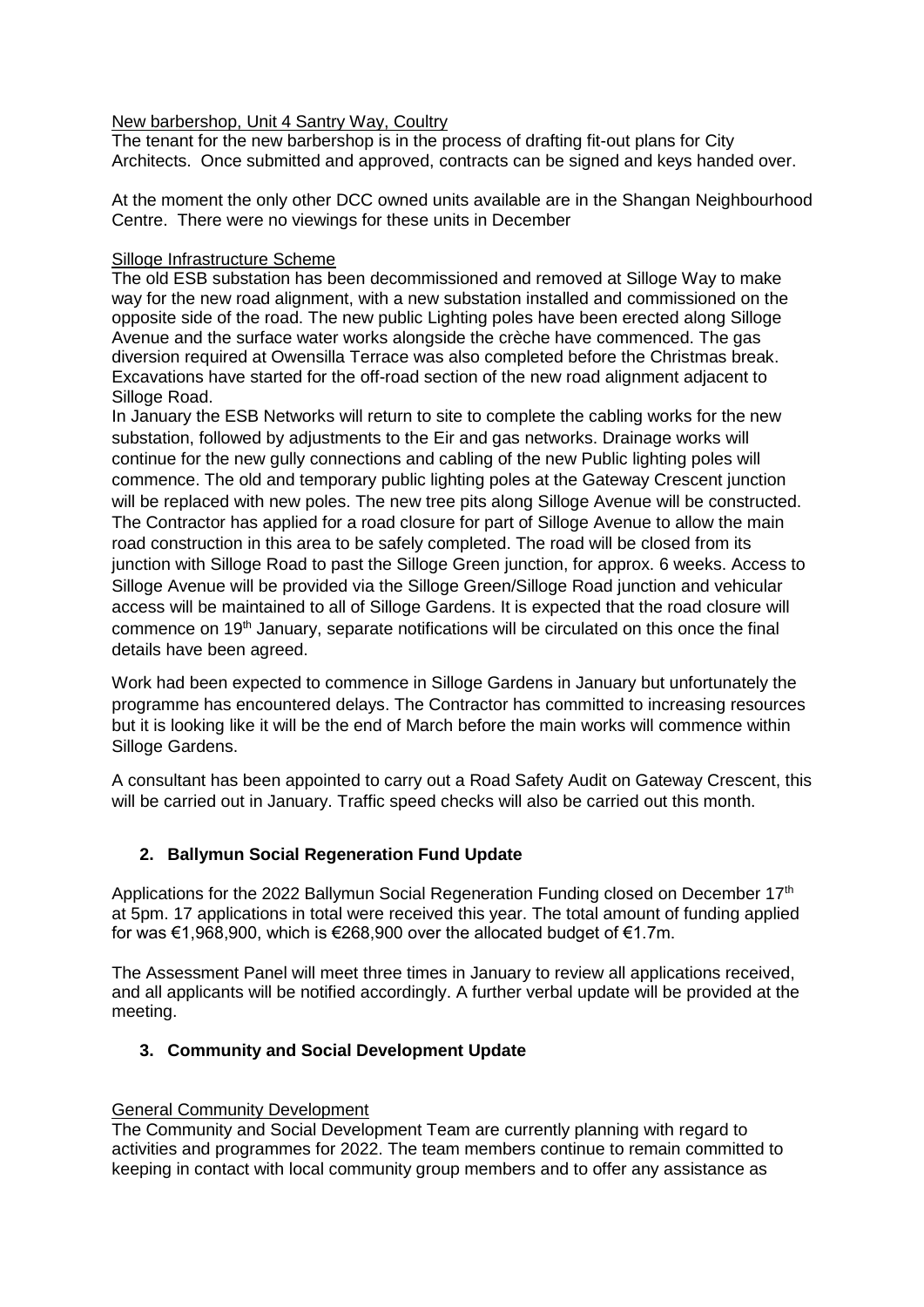required. The 2021 Community and Social Development Grants will be paid to groups in the near future.

### **Social Inclusion**

### Ballymun Men's Sheds

The Community Team are continuing to provide support and advice to the Ballymun Men's Shed Committee members. The committee are currently meeting at their new premises in Poppintree Community Centre every Thursday morning and are attending various trainings to allow them open up safely to the general public in the near future. The recent installation of a stair lift during December will greatly aid the members of the group and increase accessibility. This is a very exciting community project for the men of Ballymun, and alliances have already been made with the Rediscovery Centre, Ballymun Tidy Towns Group, Poppintree Youth Project, BADIG and the Finglas Men's Shed.

## Community Walk in Poppintree Park

The weekly community walk in Poppintree has been very successful since we started it in May 2021 with up to 40 attendees each week. We had an enjoyable Christmas themed walk in December with everyone wearing their Santy Hats. A number of the attendees have also joined a flower arranging course at Silloge Neighbourhood Centre. There is great potential to grow the group and to link further with additional health, wellbeing, recreational and educational initiatives. The community walk recommenced on the 13<sup>th</sup> January.



#### Christmas Initiatives

The Ballymun Community Team collaborated on a number of Christmas initiatives at the end of 2021:

As part of the Lord Mayor's Winter Lights Campaign, the Community and Public Domain teams nominated five well deserving local community volunteers to be photographed and the corresponding image projected onto the sails at Smithfield for the Christmas season in recognition of their dedication commitment and invaluable contribution to our Community.

A small tree lighting ceremony was held on the 30<sup>th</sup> November on the Ballymun Plaza where we were joined by members of the Northside Sensations Choir and BRYR Young Ladies Singing Group to sing Christmas Carols. At this event, the five nominees of the Lord Mayor's Winter Lights Community Volunteer initiative were also honoured for the amazing community work over the past year. Councillor Noeleen Reilly deputised for the Lord Mayor at this event.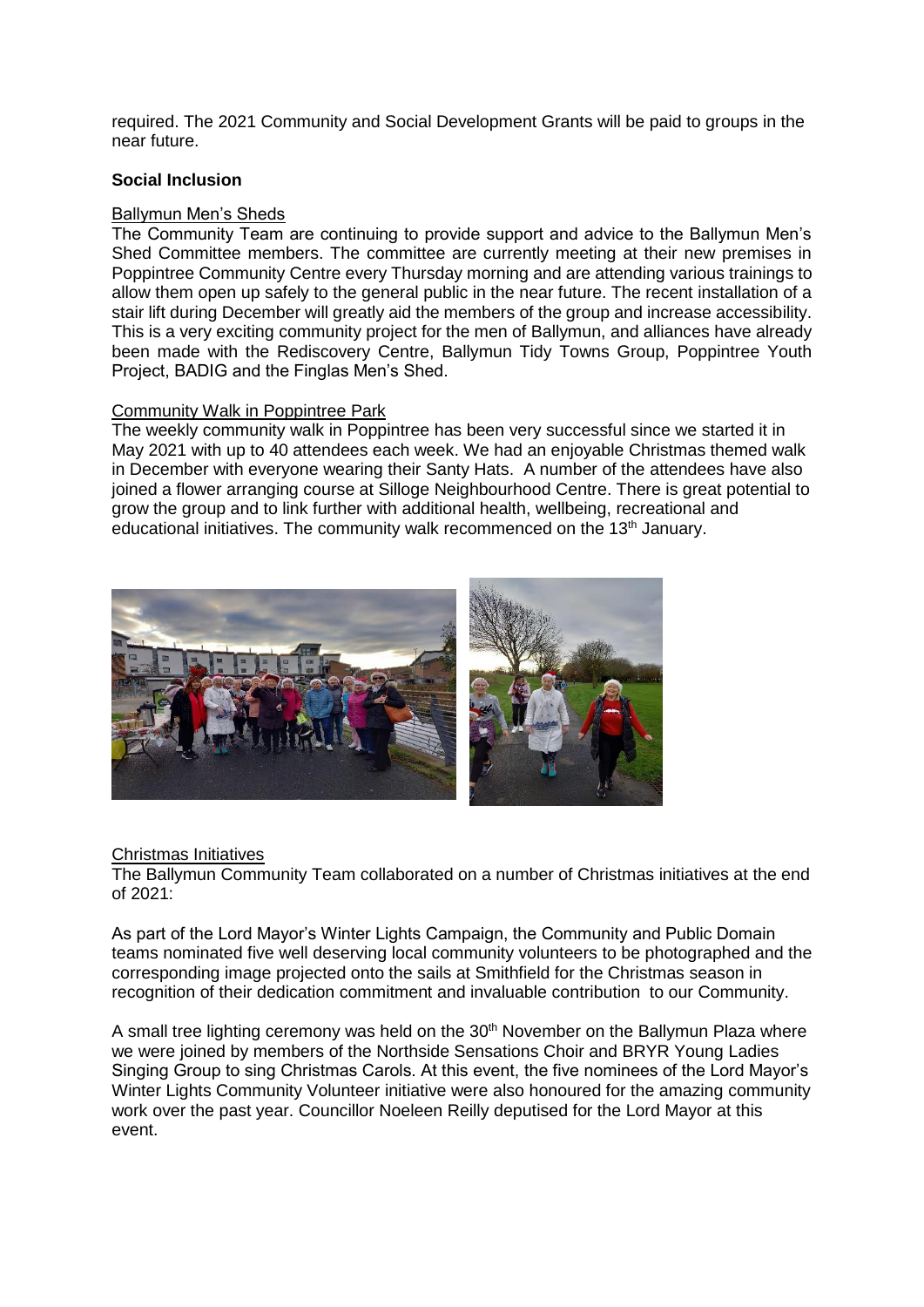The Ballymun CSD Team also supported the Rediscovery Fair, the BCFRC Backpack Appeal, the Ballymun Food Poverty Campaign and the Axis Christmas Events along with other local community initiatives.

## **Community Art Initiative**

The Community Team and Public Domain team collaborated on a community art project, to enhance the wall on St. Margaret's Road (opposite IKEA). This project commenced on the 10<sup>th</sup> December and was a great success. We have received a lot of positive feedback in respect of same.

## **Additional Community Initiatives/Events**

# **Sports and Wellbeing**

The Ballymun CSD Team are continuing to support the Ballymun Health and Fitness Group as they grow. At present meetings are taking place around a calendar of events for the coming year. This group has been hugely successful in 2020/2021 and a number of new community groups are growing in recent months under this extremely successful local community banner, including Ballymun Scouts Group, Ballymun Community Games and Ballymun Table Tennis Group. The team will continue to support the group with their calendar of events/initiatives for 2022.

## **Environmental**

The Community Development and Public Domain (CDPD) teams are continuing to collaborate around many community initiatives including: Tidy Town Initiatives, Better Ballymun, bulb delivery programme, Poppintree Laneways Project.

The CDPD teams will continue to engage and work with environmental groups, and to develop and encourage new groups in 2022. At present, there are more than 50 environmental groups registered on our database and we will endeavour to give them any assistance required during 2022.

# **4. Economic Development Update**



On December 9<sup>th</sup> Musgrave Market Place hosted the B4b's annual Christmas event. Unfortunately due to Covid-19 restriction this was not a normal networking event and



members were invited to shop and avail of special discounts. Goodie bags were gifted to everyone who attended, complements of Nan's Super Valu. Membership of B4b now stands at over 80 members. Further info about B4b can be found on [www.b4b.ie](http://www.b4b.ie/) and [info@b4b.ie](mailto:info@b4b.ie)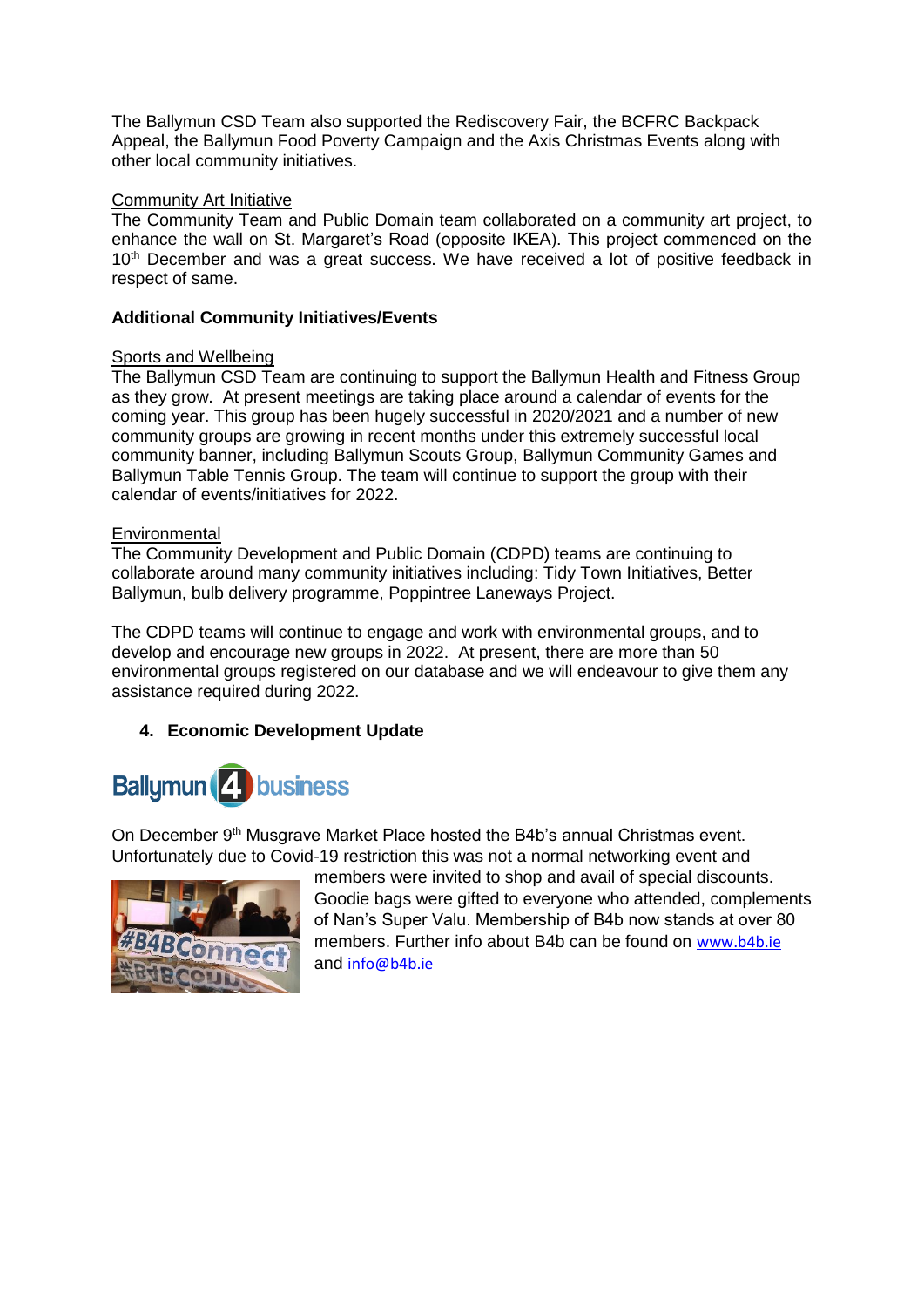

## Shop front enhancement scheme



The shop-front improvement grant will be made available again in 2022 and we have received 2 applications already which will be processed once the scheme is announced. The scheme will allow street facing businesses in Ballymun and Finglas apply for up to €3,000 to upgrade the front of their shop. For more detailed information: <https://bit.ly/3DgAQEr>

## Ballymun and Finglas Business Advice Service –'Unlock Your Business'



There has been over 90 enquiries dealt with by the economic development officer providing advice and guidance on a range of business matters. From these enquiries there has been 11 mentor assignments approved to date. It is planned to offer business support to the successful Social Regeneration Fund applicants and we have begun to develop this with a 'pilot

mentor assignment' with the Ballymun Child & Family Resource Centre. All enquiries can on the Ballymun Finglas BAS can be directed to [liam.barry@dublincity.ie](mailto:liam.barry@dublincity.ie) and applications can be made via the Dublin City Council website: <https://bit.ly/2PO7Y2Z>

#### Ballymun CoderDojo

The CoderDojo went back online in December 2021 and will continue to do so for the foreseeable future. Attendances averaged over 20 children each week and remain hugely popular with the parents and children. During 2021 a former ninja, Katie now a TY student was one of only 25 students accepted onto the Trinity College Coding Plus Programme.

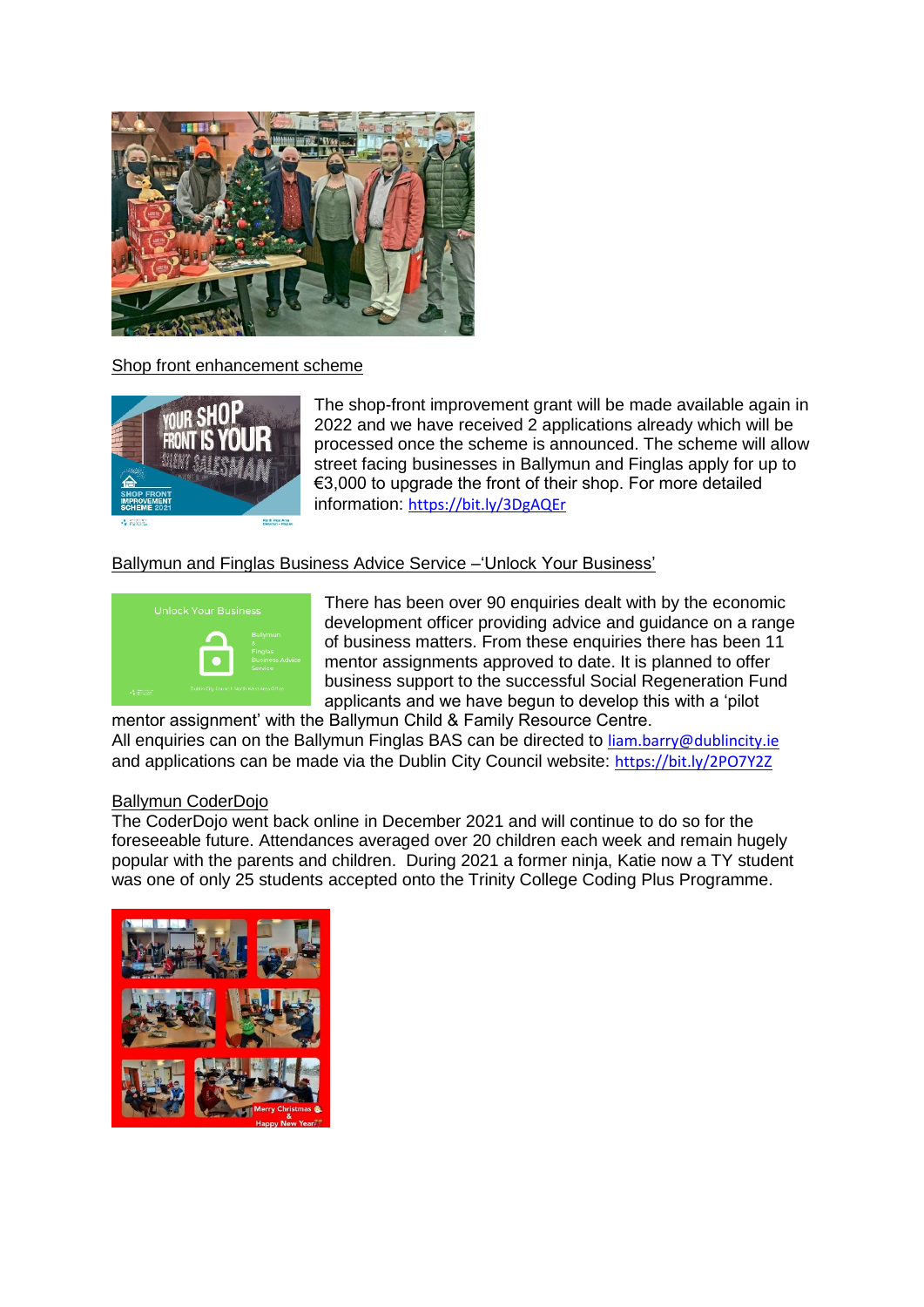# **5. Housing Report**

Estate Management statistics

| December 2021                                                |                |
|--------------------------------------------------------------|----------------|
| No of Anti- Social complaints per 1997 act Drug related      | 5              |
| No of Anti-Social complaints per 1997 act (Not Drug Related) | 8              |
| No of other Complaints                                       | $\overline{7}$ |
| <b>Total Complaints</b>                                      | 20             |
| No of Anti-Social Interviews per 1997 act                    | 10             |
| No of Other Interviews                                       | 9              |
| <b>Total Interviews</b>                                      | 19             |
| No Requests for mediation                                    | 0              |
| No of Complaints referred to central unit for Action         | $\overline{0}$ |
| No of Section 20 Evictions                                   | 0              |
| No of excluding Orders applied for by Tenant                 | 0              |
| No of Excluding orders applied for by DCC                    | 0              |
| No of surrender of Tenancies due to Anti-Social Behaviour    | 0              |
| No of Tenancy Warnings sent to Central Unit                  | 3              |
| No of Court Orders Granted                                   | $\overline{0}$ |
| No of Appeals / Judicial Reviews Challenges                  | 0              |
| No of Warrants executed (Evictions)                          | 0              |

# Rent Assessment – December

|                              | December 2021                    |  |  |
|------------------------------|----------------------------------|--|--|
|                              | 1835                             |  |  |
| <b>Assessments</b>           | 984 emails/376 updates/475 calls |  |  |
|                              |                                  |  |  |
| <b>Permissions To Reside</b> |                                  |  |  |
|                              |                                  |  |  |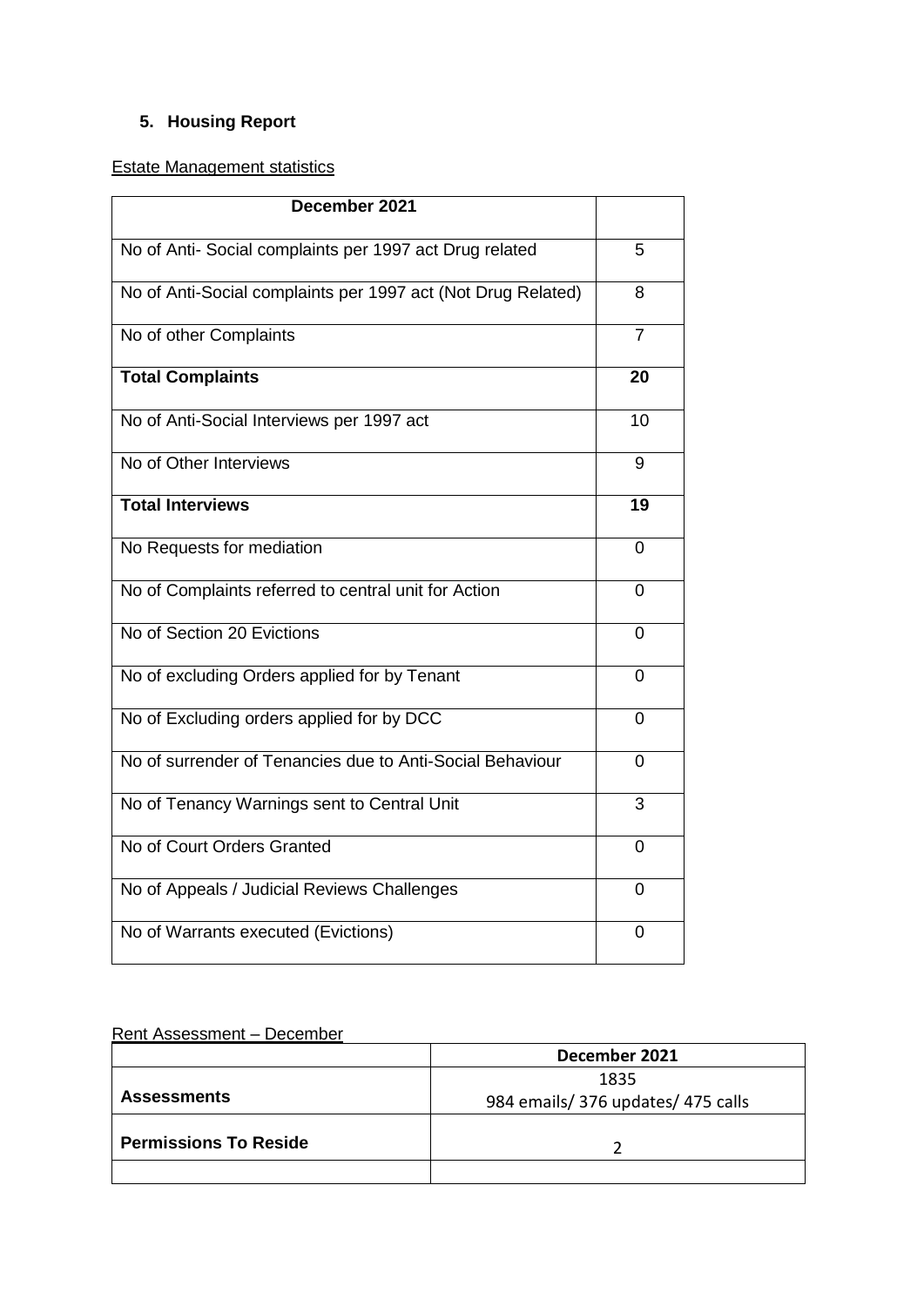| <b>Refunds</b>             |                                    |  |  |
|----------------------------|------------------------------------|--|--|
|                            |                                    |  |  |
| <b>Opening of Accounts</b> | (including 0 sole/ 0 successions)  |  |  |
|                            | 6                                  |  |  |
| <b>Closing of Accounts</b> | (including 0 sole / 0 successions) |  |  |
| <b>Front Counter Calls</b> | See Above                          |  |  |
| <b>Window Replacements</b> | 3                                  |  |  |

## Ballymun Lettings January – December 2021

| <b>Allocation Category</b>    | <b>Housing List</b> | <b>Transfer List</b> | <b>Older Persons</b> |
|-------------------------------|---------------------|----------------------|----------------------|
|                               | 2021                | 2021                 | 2021                 |
| <b>Bands 2 &amp; 3</b>        | $\overline{22}$     | $\overline{3}$       | $\overline{3}$       |
| Medical                       | $\overline{2}$      | $\overline{4}$       | $\overline{5}$       |
| Welfare                       | $\mathbf 0$         | $\pmb{0}$            | $\mathbf 0$          |
| <b>Homeless</b>               | $\overline{3}$      | $\mathbf 0$          | $\overline{3}$       |
| <b>Travellers</b>             | $\overline{3}$      | $\overline{0}$       | $\overline{0}$       |
| <b>Transfer HAP</b>           | $\mathbf 0$         | $\overline{2}$       | $\overline{0}$       |
| De-tenanting                  | $\mathbf 0$         | $\overline{1}$       | $\overline{0}$       |
| <b>Estate Management</b>      | $\overline{0}$      | 5                    | $\overline{0}$       |
| Maintenance                   | $\mathbf 0$         | $\mathbf{1}$         | $\overline{0}$       |
| <b>Surrendering Larger</b>    | $\overline{0}$      | $\overline{7}$       | $\overline{0}$       |
| Unable to afford              | $\overline{0}$      | $\mathbf 0$          | $\overline{0}$       |
| Succession/Sole               | $\overline{17}$     | $\overline{5}$       | $\overline{0}$       |
| <b>Financial Contribution</b> | $\mathbf 0$         | $\mathsf 0$          | $\overline{1}$       |
| <b>Inter Transfer</b>         | $\overline{0}$      | $\overline{1}$       | $\overline{0}$       |
|                               | $\overline{0}$      | $\overline{0}$       | $\overline{0}$       |
| <b>Total</b>                  | $\overline{47}$     | $\overline{29}$      | $\overline{12}$      |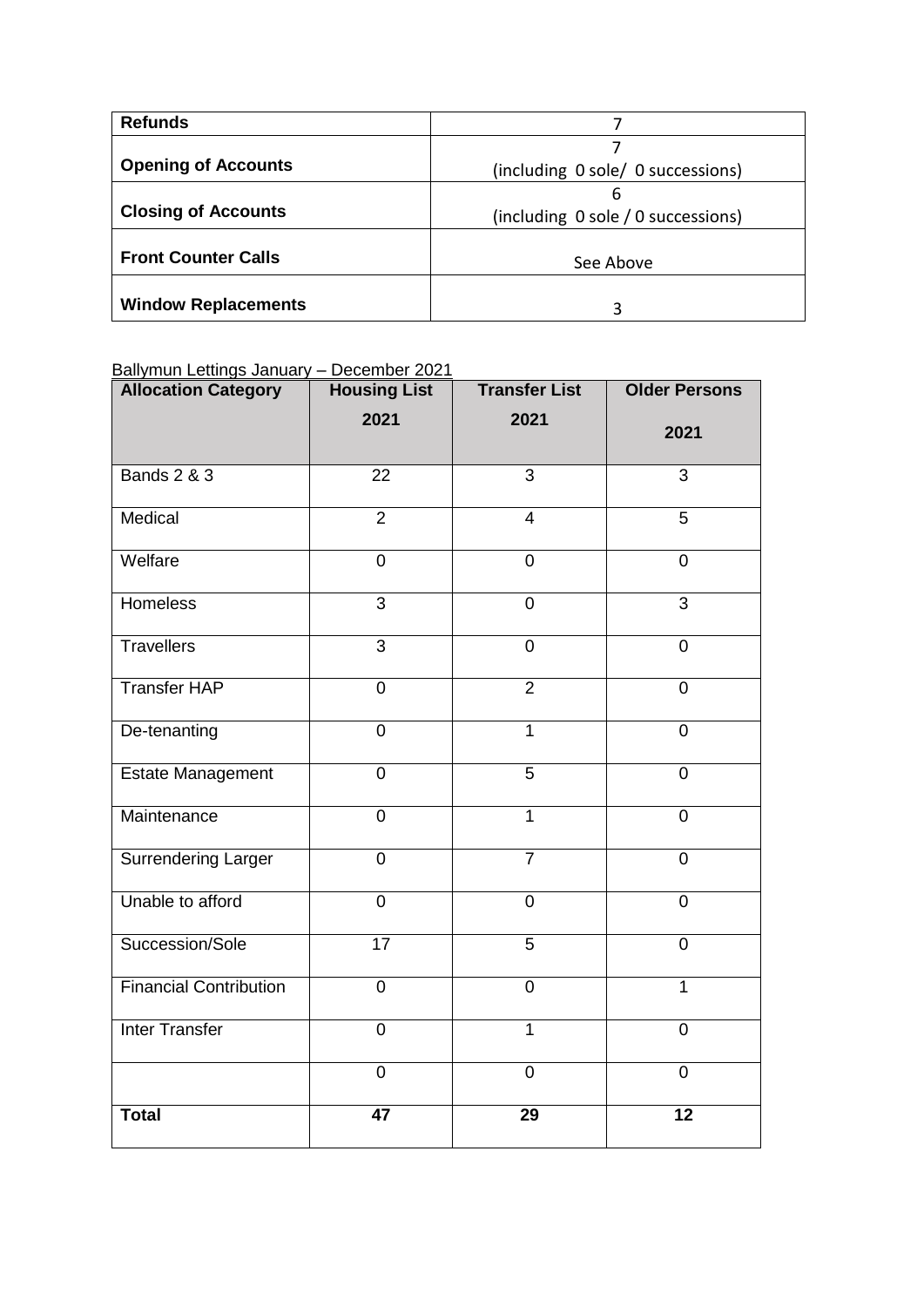| <b>Allocation Category</b> |                |
|----------------------------|----------------|
| Housing Bands 2 & 3        | $\overline{7}$ |
| Transfer Bands 2 & 3       | 6              |
| <b>Transfer HAP</b>        | $\overline{4}$ |
| Medical                    | $\overline{0}$ |
| Welfare                    | $\overline{2}$ |
| Homeless                   | $\mathbf 0$    |
| <b>Travellers</b>          | 1              |
|                            | $\overline{0}$ |
| <b>Total</b>               | 20             |

# Choice Based Lettings - December

# Ballymun Voids - December

| <b>Address</b>             | <b>Type</b> | Date of Vacancy | <b>Status</b>           |
|----------------------------|-------------|-----------------|-------------------------|
|                            |             |                 |                         |
| <b>Balcurris Park East</b> | 1 Bed Apt   | 01/11/2021      | <b>Under Nomination</b> |
| Carton Way                 | 1 Bed Apt   | 07/11/201       | <b>Under Repair</b>     |
| <b>Coultry Gardens</b>     | 3 Bed House | 11/07/2021      | <b>Under Nomination</b> |
| <b>Coultry Terrace</b>     | 1 Bed Apt   | 06/05//2021     | <b>Under Repair</b>     |
| <b>Coultry Way</b>         | 1 Bed Apt   | 10/10/2021      | <b>Under Repair</b>     |
| Cranogue Road              | 3 Bed House | 15/09/2021      | <b>Under Repair</b>     |
| Cranogue Road              | 3 Bed House | 06/09/2021      | <b>Under Repair</b>     |
| <b>Hollytree Terrace</b>   | 2 Bed Apt   | 24/10/2021      | <b>Under Repair</b>     |
| Longdale Way               | 2 Bed Apt   | 02/12/2021      | <b>Under Repair</b>     |
| Marewood Drive             | 2 bed Apt   | 14/09/2021      | <b>Under Repair</b>     |
| Poppintree Parade          | 2 Bed Apt   | 16/12/2020      | <b>Under Repair</b>     |